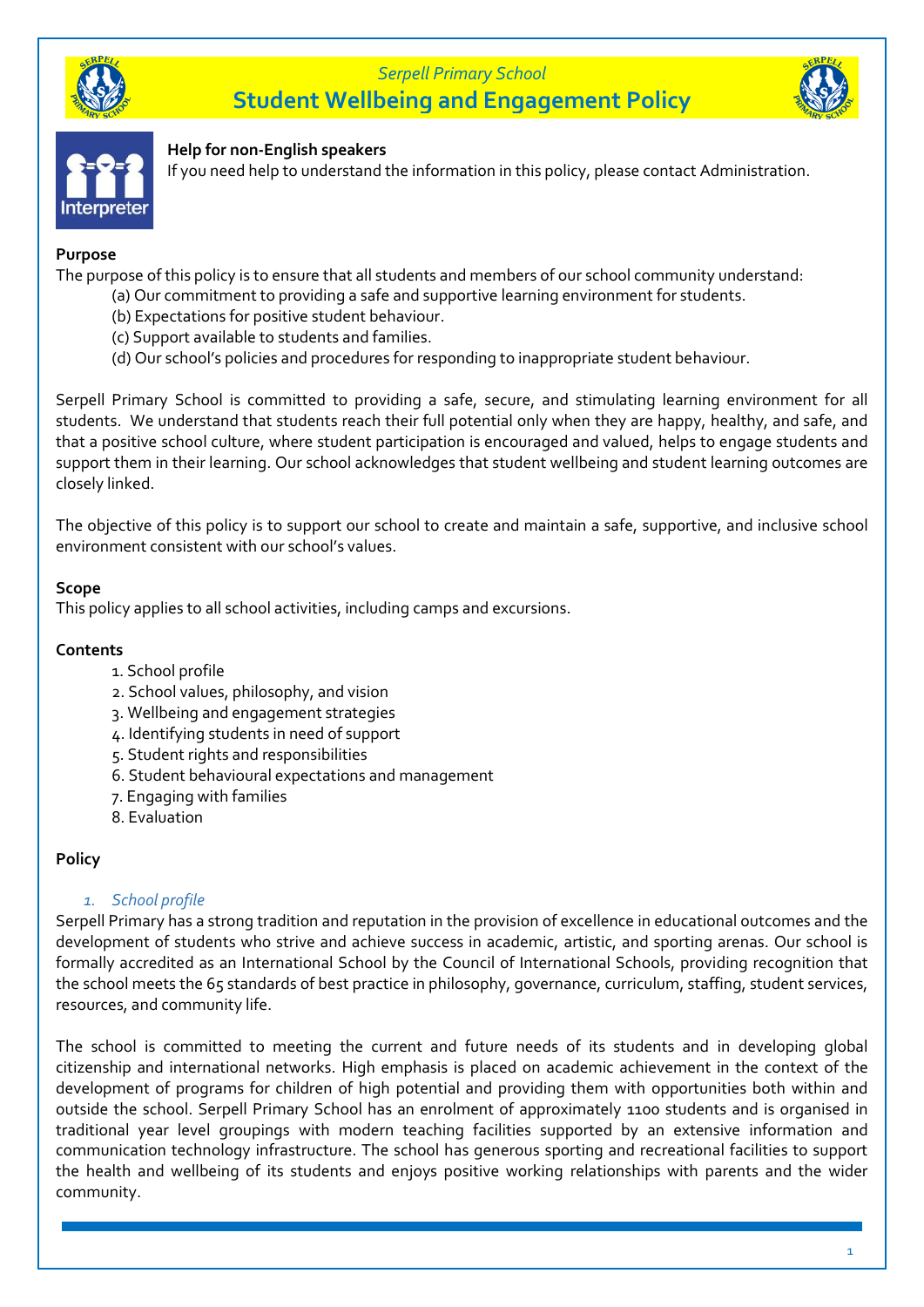

# **Student Wellbeing and Engagement Policy**



Serpell Primary School is committed to the principles and practice of Australian democracy, including a commitment to:

- elected government; and
- the rule of law; and
- equal rights for all before the law; and
- **■** freedom of religion; and
- **·** freedom of speech and association; and
- the values of openness and tolerance.

Founded in 1978, Serpell Primary School continues to display academic excellence within a thriving multicultural and linguistically diverse community. This dynamic, international environment enhances the Serpell school community and exposes our students to a global experience. Our vision, 'empowering learners in a global community through educational excellence and personal growth' is a common goal shared between our students, staff, and parents. United, we have developed a distinctive philosophy of:

- Recognising that we are a community of lifelong global learners,
- Maximizing individual potential through engagement and enrichment, offering learning opportunities that promote a thinking culture,
- Catering for individual learning styles,
- Fostering the development of independence, resilience, and collaborative learning.

The School is committed to meeting the needs of its students and in catering for the large range of student interests and capabilities. We have developed a distinctive ethos, encapsulated by its motto 'Learning, Caring and Sharing'. High emphasis is placed on academic achievement in the context of the development of programs of excellence and the extension of all students to maximize individual learning potential. We have increasingly developed an International frame of reference, in response to an increasingly global school community.

A shared understanding of our intercultural capabilities is demonstrated at every opportunity:

#### *Digital Citizenship:*

Serpell students learn and communicate online safely, responsibly, ethically, and critically with an awareness of digital etiquette and the potential impact of their digital footprint.

#### *Intercultural Learning:*

Serpell students develop intercultural understandings as they learn to value identity through the experience of culture, language, and beliefs. They learn to appreciate commonalities and differences in diverse cultural perspectives and practices. Students develop dispositions such as empathy and respect towards other cultures by creating connections with others.

#### *Global Citizenship:*

Serpell students have a sense of how their own role as a world citizen can shape sustainable communities locally, nationally, and internationally.

#### *Child Safe Expectations*

Serpell Primary School is committed to the safety, participation, and empowerment of all children. We involve them when making decisions, especially about matters that directly affect them. We listen to their views and respect what they have to say. We promote diversity and tolerance in our organisation, and people from all walks of life and cultural backgrounds are welcome.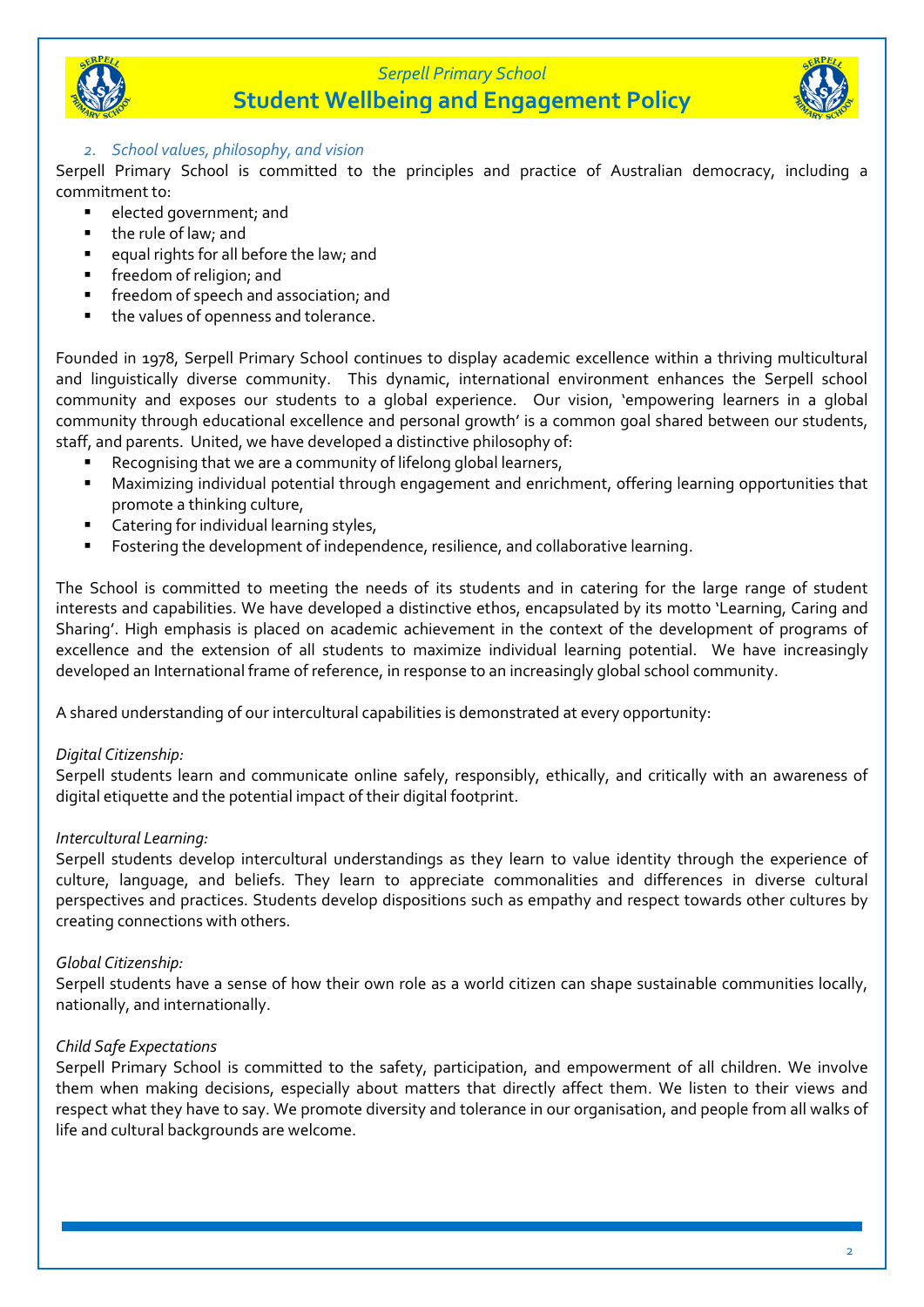

# *Serpell Primary School* **Student Wellbeing and Engagement Policy**



We:

- Promote the cultural safety, participation, and empowerment of Aboriginal children.
- Promote the cultural safety, participation, and empowerment of children from culturally and/or linguistically diverse backgrounds.
- Ensure that children with a disability are safe and can participate equally.
- We have a zero-tolerance approach towards child abuse, and all allegations and safety concerns will be treated very seriously and consistently within our robust policies and procedures.

# *3. Wellbeing and engagement strategies*

Serpell Primary School has developed a range of strategies to promote engagement, an inclusive and safe environment, positive behaviour, and respectful relationships for all students in our school. We recognise the importance of student friendships and peer support in helping children and students feel safe and less isolated. We acknowledge that some students may need extra social, emotional, or educational support at school, and that the needs of students will change over time as they grow and learn.

A summary of the universal (whole of school), targeted (year group specific) and individual engagement strategies used by our school is included below:

### *Universal*

Whole of school strategies to promote positive behaviour and inclusion include:

- High and consistent expectations of all staff, students and parents and carers.
- Prioritise positive relationships between staff and students, recognising the fundamental role this plays in building and sustaining student wellbeing.
- Creating a culture that is inclusive, engaging, and supportive and that embraces and celebrates diversity and empowers all students to participate and feel valued.
- Welcoming all parents/carers and being responsive to them as partners in learning.
- Analysing and being responsive to a range of school data such as attendance, Attitudes to School Survey, parent survey data, student management data and school level assessment data.
- Teachers at Serpell Primary School ensure best practice and incorporate High Impact Teaching Strategies into all lessons.
- Teachers at Serpell Primary School adopt a broad range of teaching and assessment approaches to effectively respond to the diverse learning styles, strengths and needs of our students and follow the standards set by the Victorian Institute of Teaching.
- Our school's Statement of Values and School Philosophy are incorporated into our curriculum and promoted to students, staff, and parents so that they are shared and celebrated as the foundation of our school community.
- Carefully planned transition programs support students moving into different stages of their schooling.
- Student achievement is acknowledged in the classroom, and formally in school assemblies and in communication to parents.
- Students have the opportunity to contribute to and provide feedback on decisions about school operations through the Student Representative Council and other forums that promote student voice.
- Opportunities for cross-age connections amongst students through school concerts, athletics, music programs and peer support programs, such as 'Buddies' or the 'Peer Mediator' programs.
- All students are welcome to self-refer to the Student Wellbeing Coordinator, School Nurse, School Chaplain, Year Group Leaders, Assistant Principal and Principal if they would like to discuss a particular issue or feel as though they may need support of any kind. We are proud to have an 'open door' policy where students and staff are partners in learning.
- Opportunities are provided for student inclusion (i.e., sports teams, clubs, recess, and lunchtime activities).
- Measures are in place to empower our school community to identify, report and address inappropriate and harmful behaviours such as racism, homophobia and other forms of discrimination or harassment.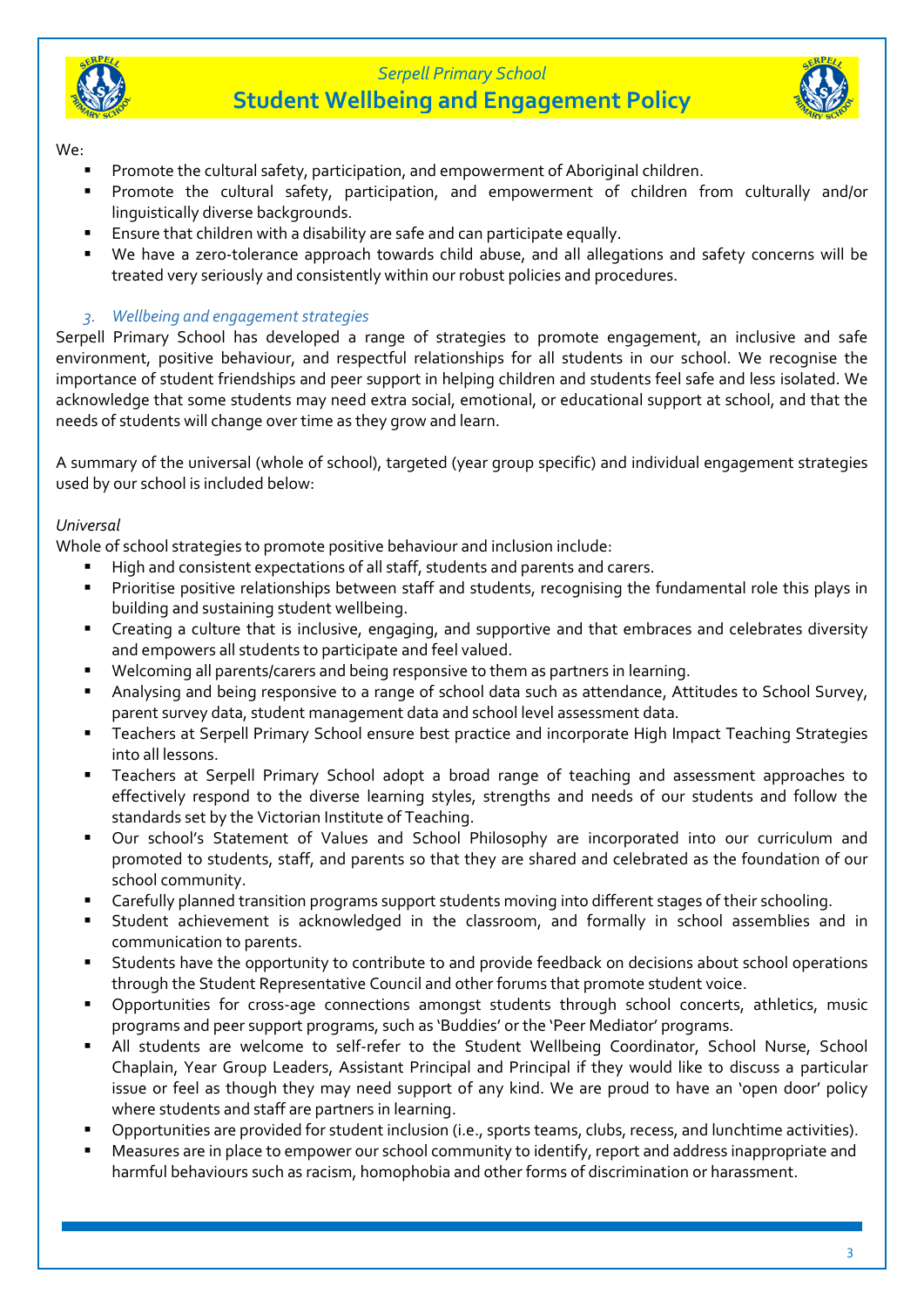

# *Serpell Primary School* **Student Wellbeing and Engagement Policy**



#### *Targeted*

Targeted strategies to promote positive behaviour and inclusion include:

- Each year group has a Year Group Leader/Coordinator, a senior teacher responsible for their year, who monitor the health and wellbeing of students in their year, and act as a point of contact for students who may need additional support.
- Koorie students are supported to engage fully in their education, in a positive learning environment that understands and appreciates the strength of Aboriginal and Torres Strait Islander culture.
- Our English as a second language students are supported through our EAL program, and all cultural and linguistically diverse students are supported to feel safe and included in our school.
- We support learning and wellbeing outcomes of students from refugee background.
- We provide a positive and respectful learning environment for our students who identify as LGBTIQ+ and follow the Department's policy on LGBTIQ Student Support.
- All students in Out of Home Care are supported in accordance with the Department's policy on Supporting Students in Out-of-Home Care including being appointed a Learning Mentor, having an Individual Learning Plan and a Student Support Group (SSG) and being referred to Student Support Services for an Educational Needs Assessment.
- Students with a disability are supported to be able to engage fully in their learning and school activities in accordance with the Department's policy on Students with Disability, such as through reasonable adjustments to support access to learning programs, consultation with families and where required, student support groups and individual education plans
- Staff will apply a trauma-informed approach to working with students who have experienced trauma.
- Students enrolled under the Department's international student program are supported in accordance with our legal obligations and Department policy and guidelines at: International Student Program
- Staff will undertake professional learning in response to needs identified by student wellbeing data.

#### *Individual*

Implemented strategies that support and promote individual engagement include:

- Students with additional needs will be supported through:
	- o Student Support Groups (*[Student Support Groups\)](https://www2.education.vic.gov.au/pal/student-support-groups/policy)*,
	- o Individual Education Plans (*[Individual Education Plans](https://www2.education.vic.gov.au/pal/individual-education-plans-ieps/policy)*)
	- o Individual Learning Plans
	- o Behaviour Support Plans (*[Behaviour -](https://www2.education.vic.gov.au/pal/behaviour-students/policy) Students* and *[Behaviour Support Plans](https://www2.education.vic.gov.au/pal/behaviour-students/guidance/6-behaviour-support-plans)*)
	- o Student Support Services (*[Student Support Services](https://www2.education.vic.gov.au/pal/student-support-services/policy)*)
	- as well as to other Department programs and services such as:
		- o Program for Students with Disabilities [\(Program for Students with Disabilities](https://www.education.vic.gov.au/school/teachers/learningneeds/Pages/psd.aspx)
		- o Mental Health (*[Mental health toolkit](https://www.education.vic.gov.au/school/teachers/health/mentalhealth/Pages/mentalhealthtoolkit.aspx)*, *[headspace](https://www.education.vic.gov.au/school/teachers/health/mentalhealth/Pages/headspace-counselling-secondary.aspx)*,
		- o [Navigator](https://www.education.vic.gov.au/school/teachers/behaviour/engagement/Pages/navigator.aspx)
		- o [LOOKOUT](https://www.education.vic.gov.au/about/programs/Pages/lookout.aspx)
- Building constructive relationships with students at risk or students who are vulnerable due to complex individual circumstances.
- Meeting with student and their parent/carer to talk about how best to help the student engage with school.
- Developing an Individual Learning Plan and/or a Behaviour Support Plan.
- Referring the student to, school-based wellbeing supports, Student Support Services, appropriate external supports such as council-based youth and family services, other allied health professionals, headspace, child and adolescent mental health services or Child First.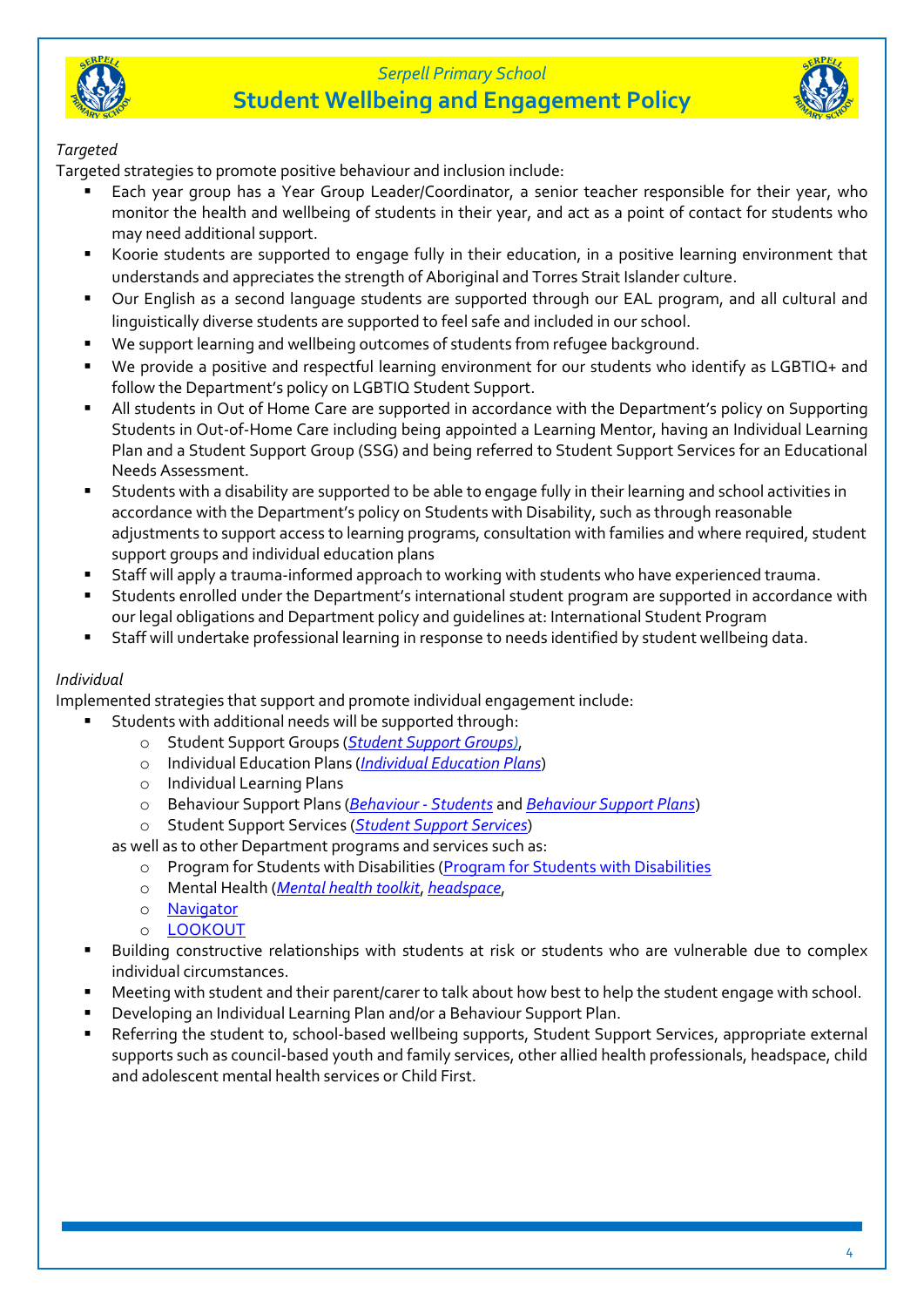



# **Student Wellbeing and Engagement Policy**



Where necessary the school will support the student's family to engage by:

- Being responsive and sensitive to changes in the student's circumstances and health and wellbeing.
- Collaborating, where appropriate and with the support of the student and their family, with any external allied health professionals, services or agencies that are supporting the student.
- Monitoring individual student attendance and developing an Attendance Improvement Plans in collaboration with the student and their family.
- Engaging with our regional Koorie Education Support Officers.
- Running regular Student Support Group meetings for all students:
	- o with a disability
	- o in Out of Home Care
	- o with other complex needs that require ongoing support and monitoring.

### *4. Identifying students in need of support*

The School has an Assistant Principal who manages the Program for Students with Disabilities. The school also provides a Student Wellbeing Officer / Chaplain two days a week whose role primarily focuses on the wellbeing of the students and community. As part of the welfare program at the school, a fully qualified school nurse is employed each day for 4 hours. The school liaises with other government agencies on a regular basis. Each year, parents, teachers, and students are given the opportunity to respond to surveys which included reference to Student Engagement and Wellbeing at the school.

The Assistant Principal (Student Wellbeing) oversees the Program for Students with Disability and supports students, teachers, Student Support Services (SSS) and educational support personnel to create Individual Learning Plans with specific goals. Timelines for assessment against these goals and Student Support Groups (SSG) meetings are also coordinated. Student Support Service (SSS) include speech therapists and psychologists. These services are also overseen by our Assistant Principal (Student Wellbeing) who clearly defines their roles and manages teacher referrals.

These programs are all utilized to support students and build learning programs specific to student needs. All additional programs are linked into a student's Individual Learning Plan which is developed by the classroom teacher. The Assistant Principal (Student Wellbeing) works with the classroom teacher as a facilitator and mentor, and coordinates specialist services and placement of learning support staff to collaboratively work toward the goals that have been set. Learning tasks are developed and assessed by the classroom teacher, with the support of educational support staff (Integration Aides).

Serpell Primary School is committed to providing the necessary support to ensure our students are supported intellectually, emotionally, and socially. The Student Wellbeing team plays a significant role in developing and implementing strategies help identify students in need of support and enhance student wellbeing. Serpell Primary

School will utilise the following information and tools to identify students in need of extra emotional, social, or educational support:

- Personal, health and learning information gathered upon enrolment and while the student is enrolled.
- Attendance records.
- Academic performance.
- Observations by school staff such as changes in engagement, behaviour, self-care, social connectedness, and motivation.
- Attendance, detention, and suspension data.
- Engagement with families.
- Self-referrals or referrals from peers.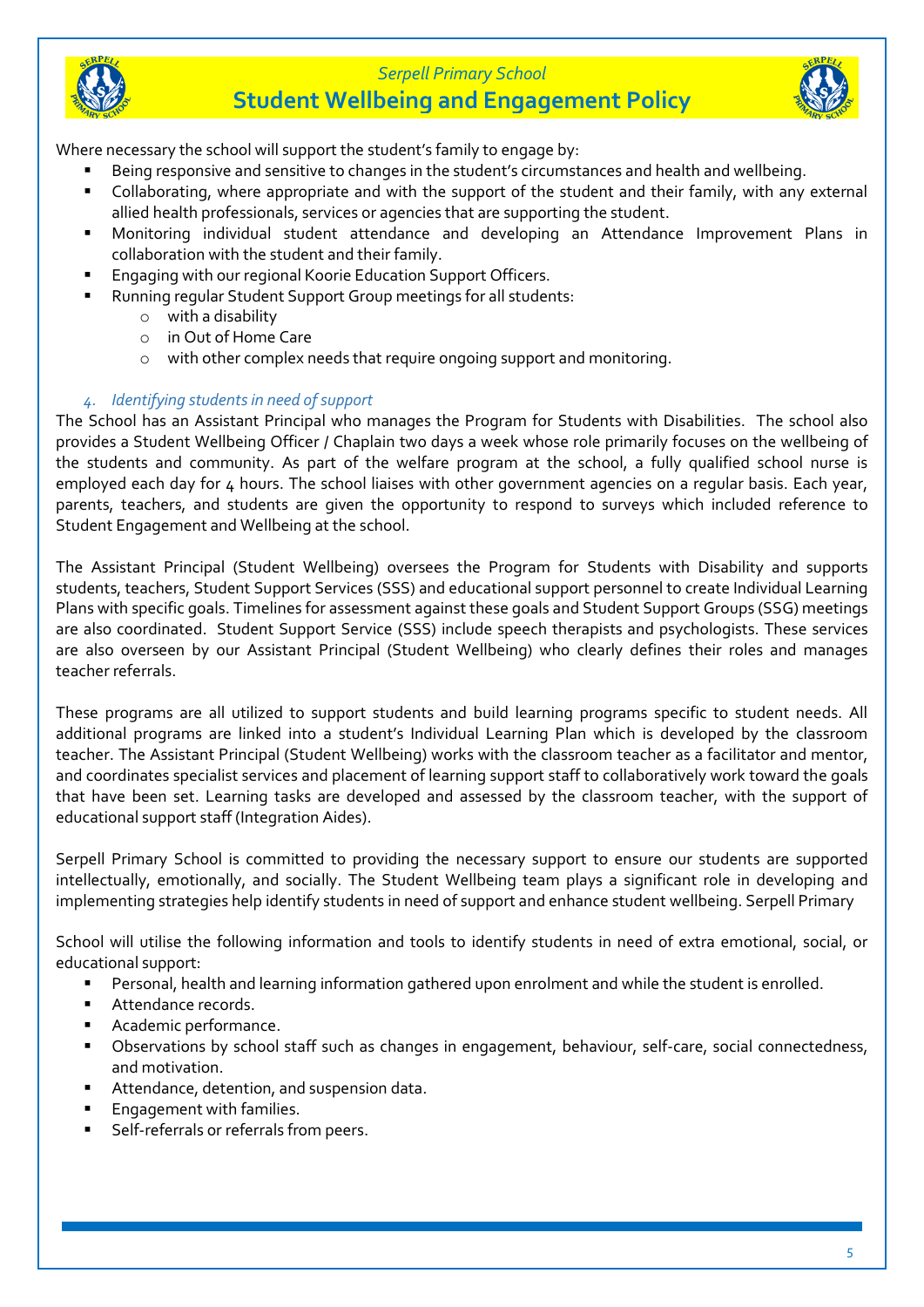

# **Student Wellbeing and Engagement Policy**



#### *5. Student rights and responsibilities*

All members of our school community have a right to experience a safe and supportive school environment. We expect that all students, staff, parents, and carers treat each other with respect and dignity. Our school's Statement of Values highlights the rights and responsibilities of members of our community.

Students have the right to:

- Participate fully in their education.
- Feel safe, secure, and happy at school.
- Learn in an environment free from bullying, harassment, violence, discrimination, or intimidation.
- Express their ideas, feelings, and concerns.

Students have the responsibility to:

- Participate fully in their educational program.
- **EXP** Display positive behaviours that demonstrate respect for themselves, their peers, their teachers and members of the school community.
- Respect the right of others to learn.

Students who may have a complaint or concern about something that has happened at school are encouraged to speak to their parents or carers and approach a trusted teacher or a member of the school leadership team. Further information about raising a complaint or concern is available in our Complaints Policy.

#### *6. Student behavioural expectations*

Behavioural expectations of students are grounded in our school's Statement of Values and School Philosophy and Student Code of Conduct.

Violence, bullying, and other offensive and harmful behaviours such as racism, harassment and discrimination will not be tolerated and will be managed in accordance with this policy. Bullying will be managed in accordance with our Bullying Prevention Policy.

When a student acts in breach of the behaviour standards of our school community, Serpell Primary School will institute a staged response, consistent with the Department's Student Engagement and Inclusion Guidelines. Where appropriate, parents will be informed about the inappropriate behaviour and the disciplinary action taken by teachers and other school staff.

Disciplinary measures may be used as part of a staged response to inappropriate behaviour in combination with other engagement and support strategies to ensure that factors that may have contributed to the student's behaviour are identified and addressed. Disciplinary measures at our school will be applied fairly and consistently. Students will always be provided with an opportunity to be heard.

Disciplinary measures that may be applied include:

- Warning a student that their behaviour is inappropriate.
- Teacher controlled consequences and proportionate responses to misbehaviour.
- Referral to the Year Level Coordinator.
- Restorative practices.
- Behaviour support and intervention meetings.

Suspension, expulsion, and restrictive interventions are measures of last resort and may only be used in situations consistent with Department policy, available at:

- <https://www2.education.vic.gov.au/pal/suspensions/policy>
- <https://www2.education.vic.gov.au/pal/expulsions/policy>
- <https://www2.education.vic.gov.au/pal/restraint-seclusion/policy>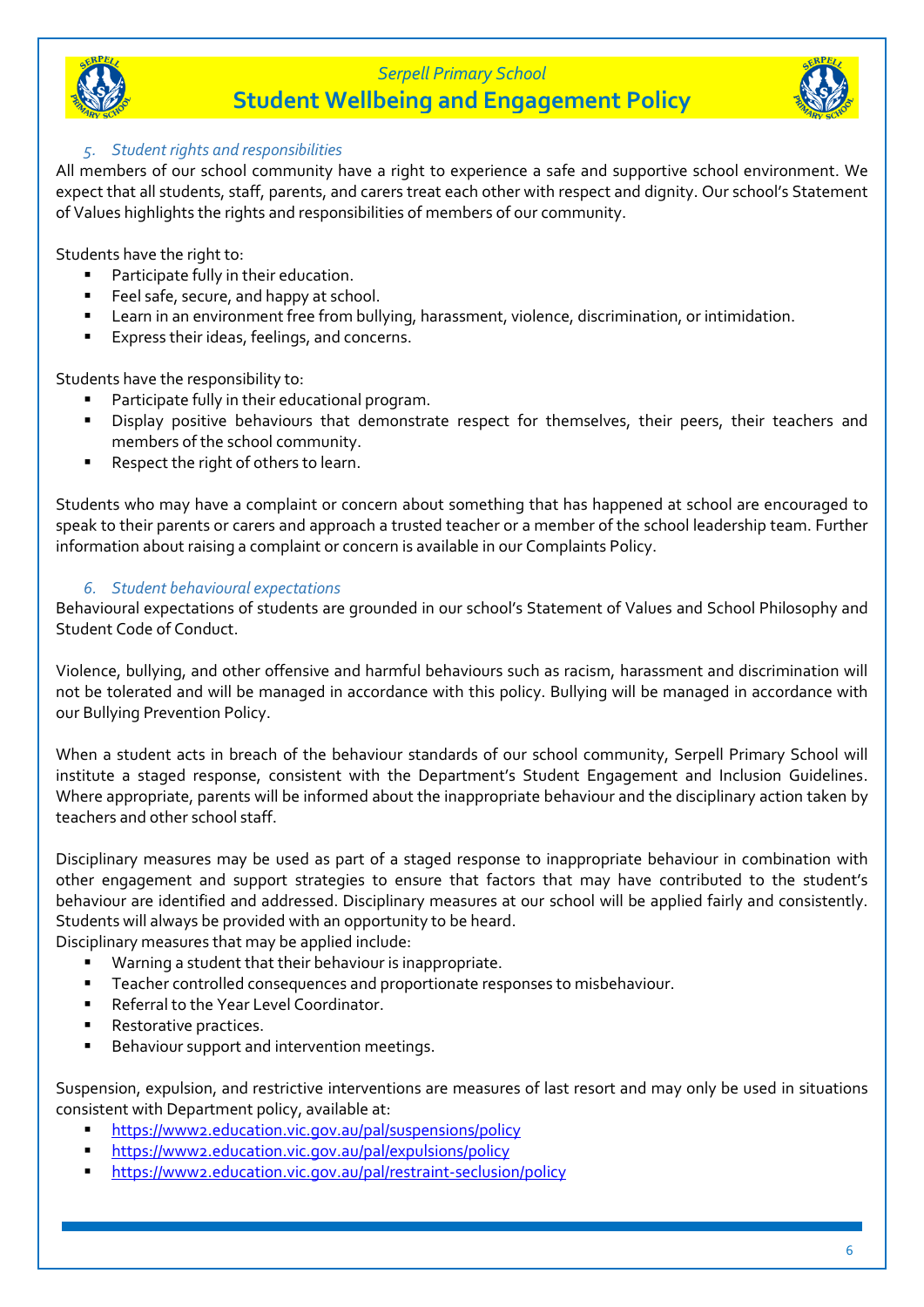

**Student Wellbeing and Engagement Policy**



In line with Ministerial Order 1125, no student aged 8 or younger will be expelled without the approval of the Secretary of the Department of Education and Training.

The Principal of Serpell Primary School is responsible for ensuring all suspensions and expulsions are recorded on CASES<sub>21</sub>

Corporal punishment is prohibited by law and will not be used in any circumstance at our school.

#### *7. Engaging with families*

Serpell Primary School values the input of parents and carers, and we will strive to support families to engage in their child's learning and build their capacity as active learners. We aim to be partners in learning with parents and carers in our school community.

We work hard to create successful partnerships with parents and carers by:

- Ensuring that all parents have access to our school policies and procedures, available on our school website.
- Maintaining an open, respectful line of communication between parents and staff.
- Providing parent volunteer opportunities so that families can contribute to school activities.
- Involving families with home learning and other curriculum-related activities.
- **■** Involving families in school decision making.
- Coordinating resources and services from the community for families.
- Including families in Student Support Groups and developing individual plans for students.

#### *8. Evaluation*

Serpell Primary School will collect data each year to understand the frequency and types of wellbeing issues that are experienced by our students so that we can measure the success or otherwise of our school-based strategies and identify emerging trends or needs.

Sources of data that will be assessed on an annual basis include:

- student survey data
- incidents data
- school reports
- parent survey
- case management
- CASES21, including attendance and absence data
- SOCS
- Council of International Schools Community Surveys

#### **Communication**

This policy will be communicated to our school community in the following ways:

- Available publicly on our school's website.
- Included in staff induction processes.
- Made available in hard copy from the Administration upon request.

Our school will also ensure it follows the mandatory parent/carer notification requirements with respect to suspensions and expulsions outlined in the Department's policies at:

- **[Suspension process](https://www2.education.vic.gov.au/pal/suspensions/guidance/1-suspension-process)**
- **[Expulsions -](https://www2.education.vic.gov.au/pal/expulsions/guidance/decision) Decision**